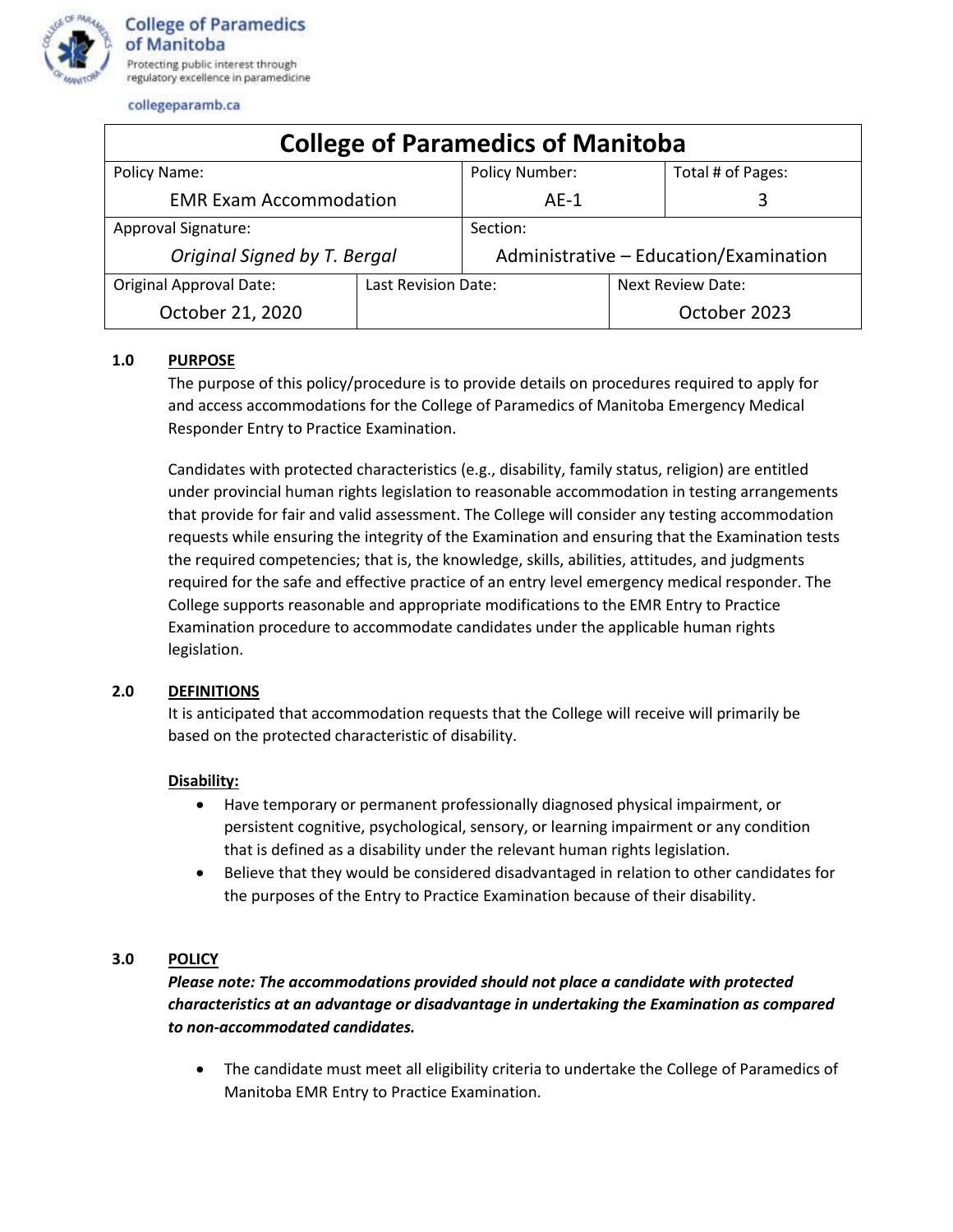

collegeparamb.ca

- Candidates must complete all required forms and meet all other requirements set out in this policy and the College's Examination requirements to have their accommodation requests considered.
- Factors to be considered in determining whether the testing accommodation is appropriate will include, but are not limited to, the following:
	- o The presence of a protected characteristic; and
	- o Whether the protected characteristic impacts the candidate's ability to complete the Entry to Practice Examination.
- Where necessary, the College will modify the Examination procedures and/or method of delivery to accommodate candidates, while protecting the integrity of the Examination.
- The College will work with candidates to collect the information necessary to determine whether an accommodation request will be granted. Candidates have an obligation to fully cooperate with the College in the accommodation process. A candidate's failure to cooperate with the College may result in a denial of the requested accommodation.
- Candidates are expected to provide a detailed description of the accommodation requested and may be asked to submit supporting documentation, including information from a qualified regulated health professional where the accommodation request relates to disability.
- The accommodation provided by the College may differ from the accommodation requested by a candidate.

### **4.0 PROCEDURE**

- 1. To request an accommodation for the Examination, candidates must complete and submit the CPMB EMR Entry to Practice Examination Accommodation Request form (see appendix 1)
- 2. Where the accommodation request relates to disability, supporting documentation and information satisfactory to the College must be provided by a qualified regulated health care professional. such as a medical doctor or psychologist by completing the CPMB Disability Information Form. The qualified regulated health professional must have specific training and expertise with respect to the condition(s) for which accommodation is being requested and be certified or licensed to practice in their field. (see appendix 2)

### **Requests for examination accommodation are considered on a case-by-case basis.**

**All costs incurred for accommodation request process are the responsibility of the applicant.**